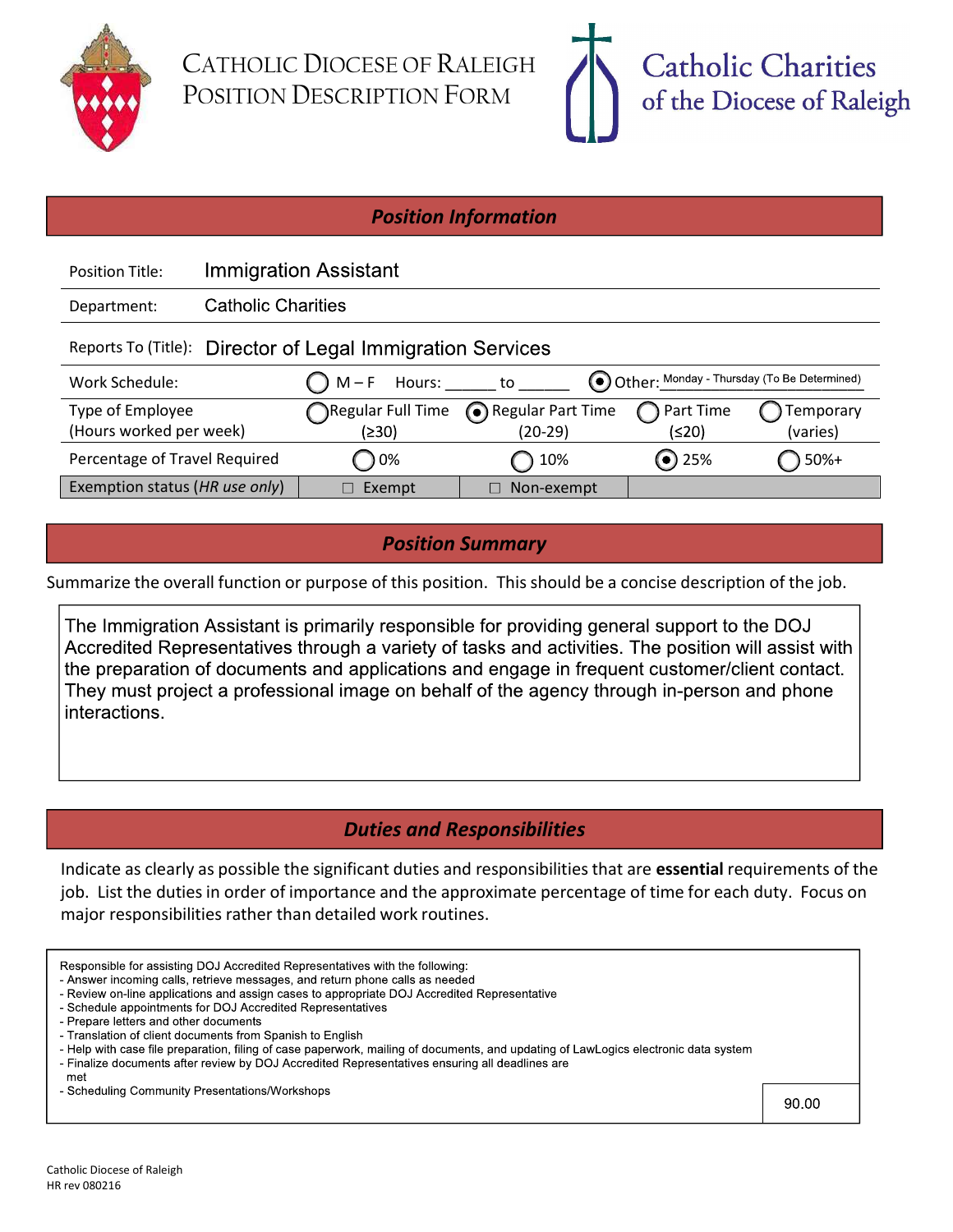# Duties and Responsibilities continued from page 1

**Other Duties:** 

- Maintain strict client confidentiality and observe all other ethical practices/obligations
- 
- Attend agency, staff and community meetings as determined by supervisor<br>- Perform other duties associated with the general responsibilities of this position and/or as assigned by supervisor

10.00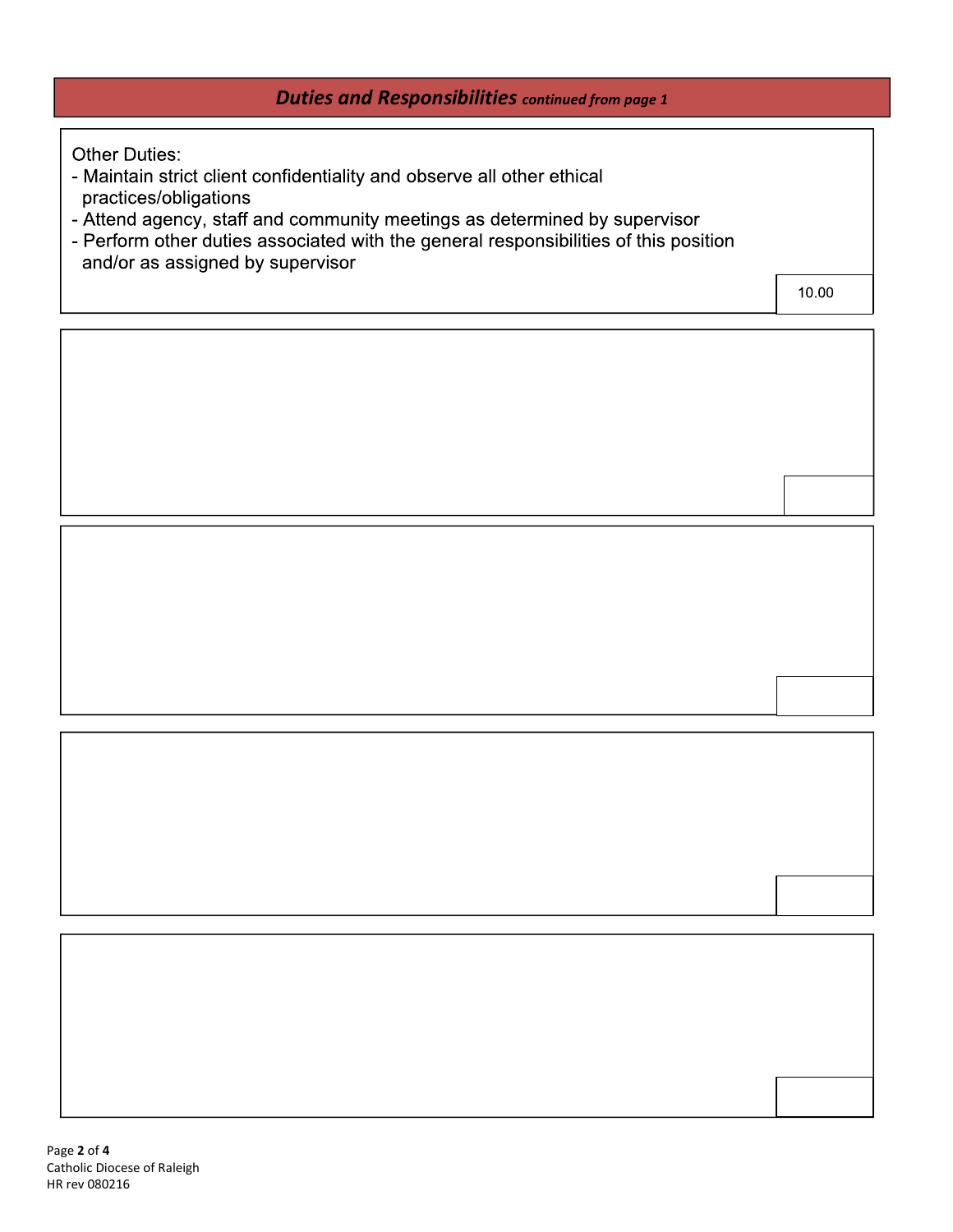|  |  |  | <b>Position Qualifications</b> |
|--|--|--|--------------------------------|
|--|--|--|--------------------------------|

### Formal Education (minimal level REQUIRED for this position)

| No minimum education level                                                 |                                                                 |
|----------------------------------------------------------------------------|-----------------------------------------------------------------|
| High School diploma or GED<br>$\bigcirc$                                   |                                                                 |
| $\odot$ Associates or other 2-year degree including technical/trade school |                                                                 |
| Bachelors degree                                                           |                                                                 |
| Masters or Professional degree (M.B.A., J.D., etc.)<br>$\circ$             |                                                                 |
| Doctorate                                                                  |                                                                 |
| Degree in specific subject area:                                           | Degree Type:                                                    |
|                                                                            | Concentration:                                                  |
|                                                                            | Work Experience (minimum experience REQUIRED for this position) |

- $\bigcirc$  Less than 1 year
- $\odot$  1 3 years
- $O$  4 6 years
- $O$  7 9 years
- $\bigcirc$  10 + years

Years of specific work experience: Field: \_\_\_\_\_\_\_\_\_\_\_\_\_\_\_\_\_\_\_\_\_\_\_\_\_\_\_\_\_\_\_\_\_ Years of experience: \_\_\_\_\_\_\_\_\_

#### Qualifications

- Fluent in Spanish & English oral and written communications required
- Demonstrated ability to work effectively with a wide diversity of people from different ethnic backgrounds
- Excellent speaking and active listening skills
- Strong organizational skills, the ability to multi-task, and work under pressure

**Special Requirements:** 

- Knowledge of and commitment to Catholic social teachings and practices and the mission of Catholic Charities of the Diocese of Raleigh
- Valid NC Driver's License and a vehicle in working order for business use
- Authorized to work in the U.S.

Skills: Proven computer skills including Word, Excel and other appropriate applications

\*Job responsibilities may involve travel and some work beyond the regularly scheduled workdays, i.e., weekends and evenings as scheduled, and as needed.